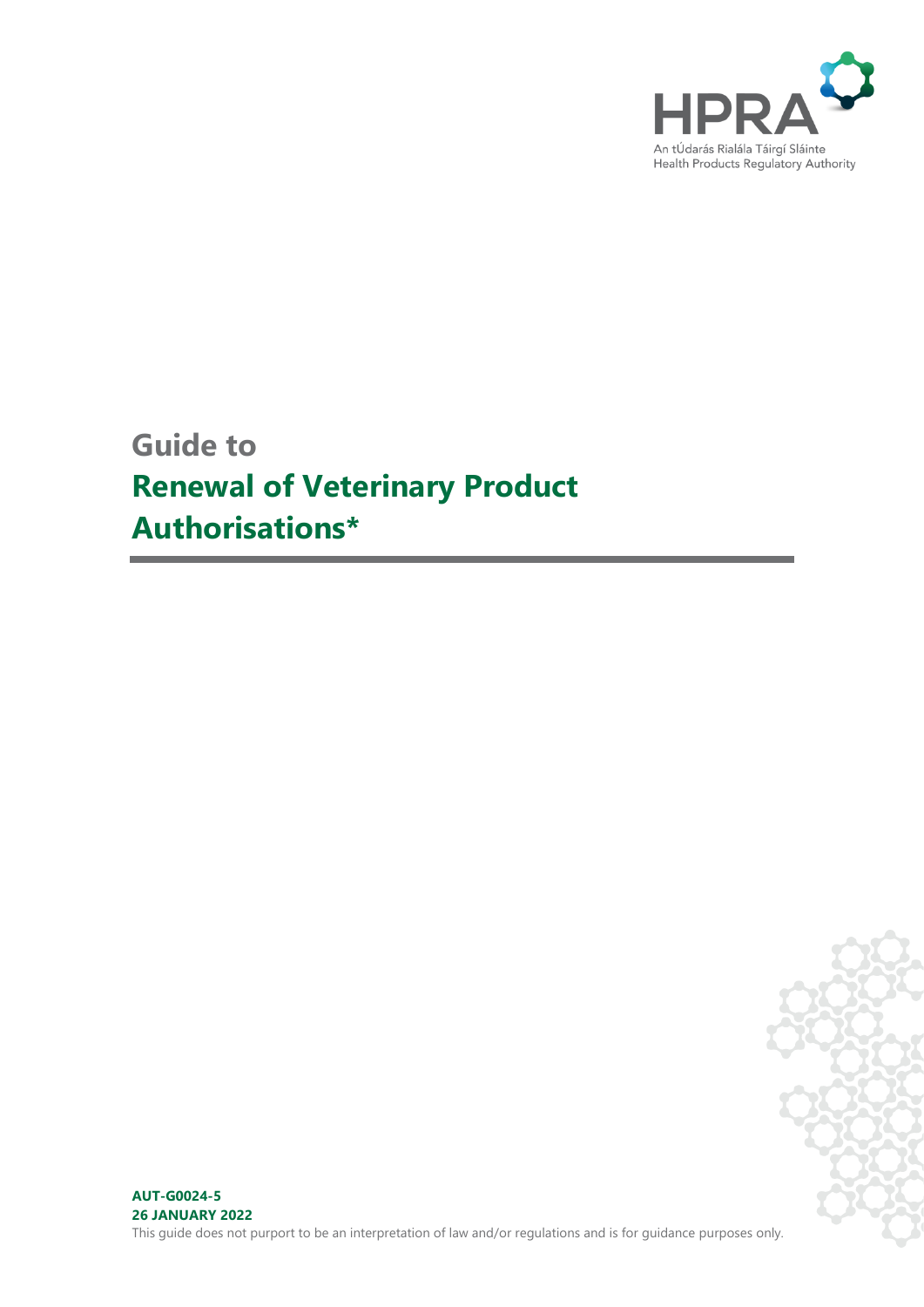#### **\*Renewal applications following implementation of Regulation (EU) 2019/6**

As a result of the application on 28 January 2022 of Regulation (EU) 2019/6 on veterinary medicinal products, the requirement for a renewal procedure, after five years, will become obsolete. (A provision for a renewal under exceptional circumstances will be retained after 28 January 2022; however, it is expected that this will occur very infrequently).

*Renewals due before 28 January 2022 (i.e. for* marketing authorisations (*MAs) due to expire by or on 27 July 2022):*

Marketing authorisation (MA) renewals with an expiration date due within six months after the date of application of Regulation (EU) 2019/6 (renewals received before 28 January 2022, i.e. for MAs due to expire by or on 27 July 2022, required to be submitted 6 months in advance of their renewal date), will be assessed in accordance with Directive 2001/82/EC (SI No 786 of 2007), as amended, with the relevant documentation provided.

#### *Renewals due after 28 January 2022 (i.e. for MAs due to expire on or after 28 July 2022):*

MA renewals due to expire post 28 January 2022 (i.e. on or after 28 July 2022), will be dealt with by the HPRA via an administrative procedure. The HPRA will handle the administrative procedure and issue an unlimited licence.

MAHs **not** wanting to avail of this administrative procedure should notify the HPRA and they will be informed that their licence will lapse on their given renewal date.

Information regarding steps involved in the administrative procedure will become available on the HPRA website.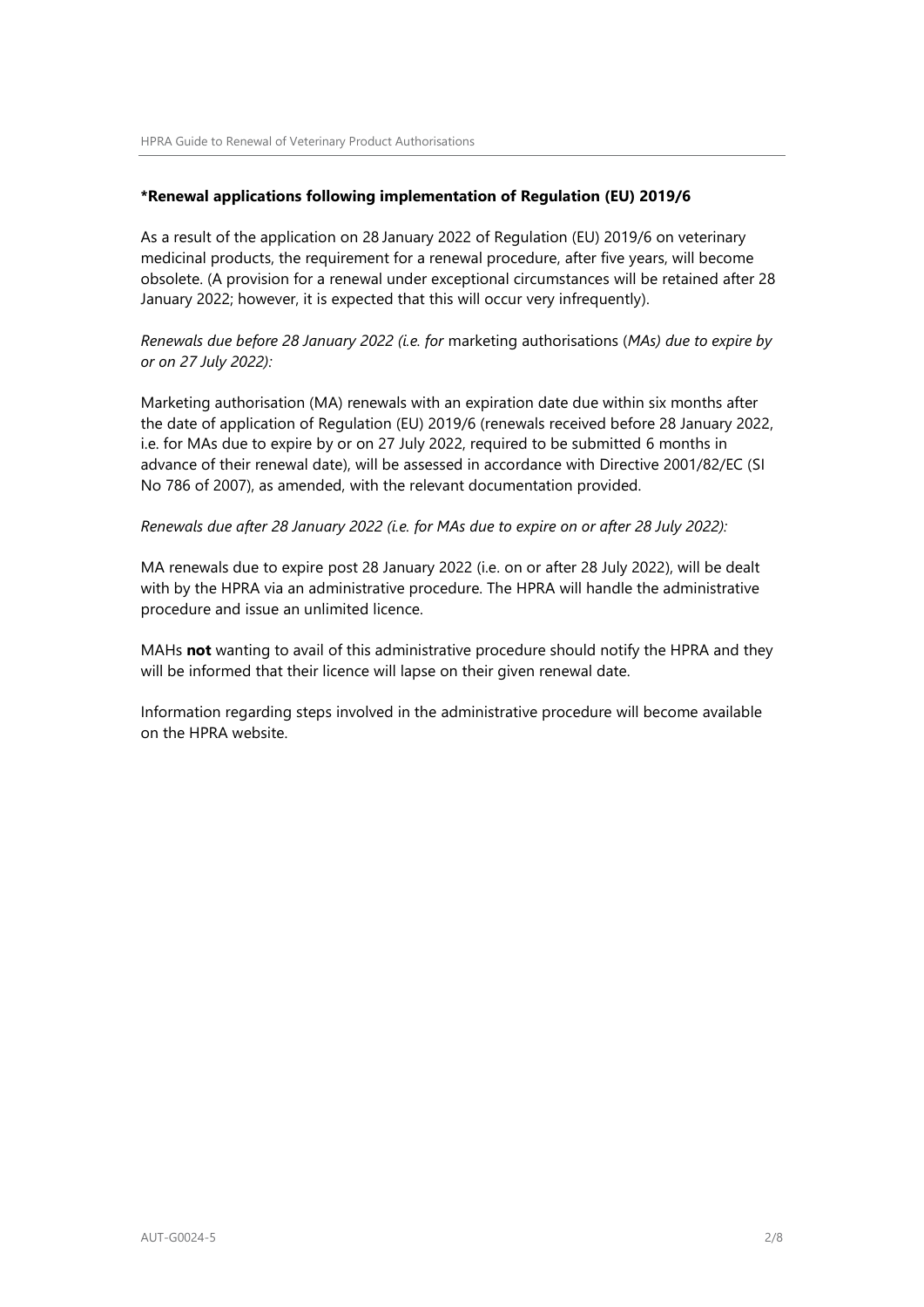# **CONTENTS**

| 1                     | <b>INTRODUCTION</b>                                                                          | 4 |
|-----------------------|----------------------------------------------------------------------------------------------|---|
| $\mathbf{2}^{\prime}$ | <b>BACKGROUND</b>                                                                            | 4 |
| 2.1                   | Requirements for renewals                                                                    | 4 |
| 2.2                   | Manner and timing of renewal application                                                     | 4 |
| 3                     | PARTICULARS TO BE CONTAINED IN RENEWAL APPLICATIONS                                          | 5 |
| 3.1                   | Documentation required                                                                       | 5 |
| 3.2                   | Summary of Product Characteristics (SPC)                                                     | 5 |
| 3.3                   | Labels and package leaflet                                                                   | 6 |
| 4                     | <b>GENERAL GUIDANCE</b>                                                                      | 6 |
| 4.1                   | Products within the Mutual Recognition procedure (MR) or the Decentralised<br>procedure (DC) | 6 |
| 4.2                   | Harmonised renewal dates                                                                     | 7 |
| 4.3                   | Informed consent authorisations                                                              | 7 |
| 5                     | <b>ADMINISTRATIVE DETAILS</b>                                                                | 7 |
| 6                     | FEES                                                                                         | 8 |
|                       |                                                                                              |   |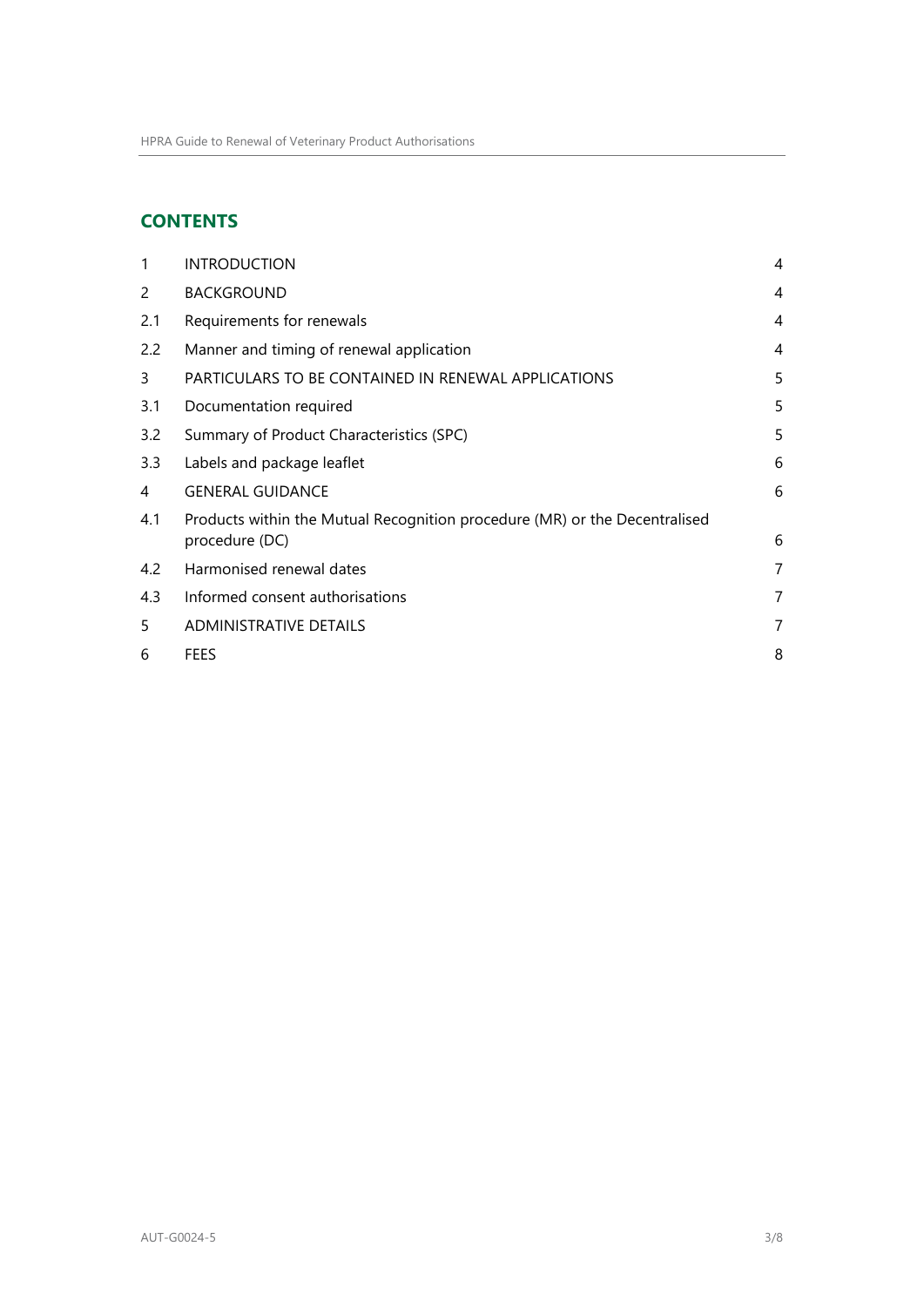#### <span id="page-3-0"></span>**1 INTRODUCTION**

This is a guidance document for holders of Veterinary Product Authorisations (VPAs) for veterinary medicinal products issued by the Health Products Regulatory Authority (HPRA), describing the background to and the procedure for renewing VPAs under European Council Directive 2001/82/EC.

#### <span id="page-3-1"></span>**2 BACKGROUND**

#### <span id="page-3-2"></span>**2.1 Requirements for renewals**

In accordance with Article 28 of European Council Directive 2001/82/EC, a marketing authorisation (MA) is normally granted by the Competent Authority for a five-year period. In Ireland the Health Products Regulatory Authority (HPRA) is the Competent Authority. An MA issued by the HPRA for a veterinary product is known as a Veterinary Product Authorisation (VPA). On receipt of a valid application from the Marketing Authorisation Holder (MAH) the MA can be renewed, based on a re-evaluation of the benefit/risk balance. Once renewed, the MA shall be valid for an unlimited period, unless the Competent Authority decides, on justified grounds relating to pharmacovigilance, to proceed with one additional five-year renewal.

In accordance with Article 12 of European Council Directive 2001/82/EC, a marketing authorisation will not be renewed unless the person responsible for placing the product on the market (i.e. MAH) is established in the Community.

Changes to the authorisation unconnected with the renewal must be requested by way of variation application(s). Variation applications must be submitted and paid for separately.

The requirements for renewals apply to all licensed veterinary medicinal products (see note\* above for handling renewals after the application of Regulation (EU) 2019/6).

#### <span id="page-3-3"></span>**2.2 Manner and timing of renewal application**

Renewal applications should be submitted at least six months before the expiry of the current MA (see note\* above for pending renewals up to and until 27 July 2022). It is the responsibility of individual companies to make timely applications for renewal of an MA.

The standard EU application form is used for products authorised via the national procedure, the decentralised procedure and the mutual recognition procedure. Forms are available on the 'Publications and Forms' section at [www.hpra.ie.](http://www.hpra.ie/)

EU legislation requires that the marketing authorisation will expire if a renewal application is not received before the expiry date of the authorisation (see note\* above). MAHs will be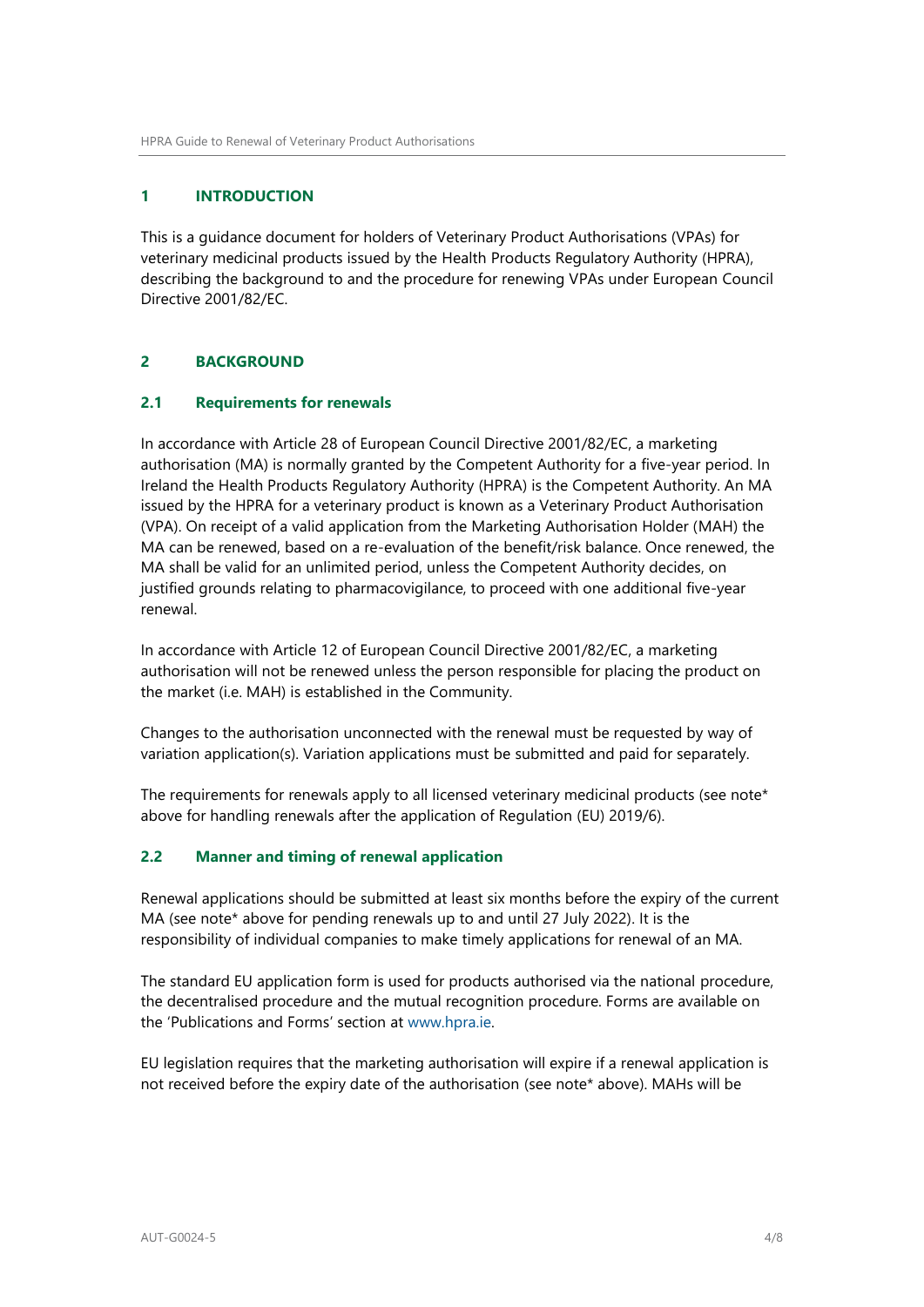notified of expired marketing authorisations for which renewal applications have not been received. Those products will be deemed not authorised in Ireland and the Department of Agriculture, Food and the Marine will be informed of the change in authorisation status.

Once a valid renewal application has been received, the HPRA will endeavour to review the application as quickly as possible. In accordance with the European Communities (Animal Remedies) Regulations, 2007, the marketing authorisation shall remain in force pending the outcome of the renewal assessment/administrative procedure.

### <span id="page-4-0"></span>**3 PARTICULARS TO BE CONTAINED IN RENEWAL APPLICATIONS**

#### <span id="page-4-1"></span>**3.1 Documentation required**

An application for renewal of a MA must be made using the EU form: Application for Renewal of a Marketing Authorisation (see note\* above).

Documentation should be presented as appendices to the EU application form, as detailed in the form. Justification for any documentation omitted from the application must be provided.

Applications which do not include the required documents will not be validated.

Documentation requirements for renewal of national authorisations are the same as those for mutually recognised authorisations. .

Guidance relating to national procedures for submission of the Summary of Product Characteristics and product literature are detailed below.

### <span id="page-4-2"></span>**3.2 Summary of Product Characteristics (SPC)**

The most recent version of the SPC approved by the HPRA should be submitted with the renewal application (see note\* above if processed under Directive 2001/82/EC, as amended). Proposals to change the SPC are generally not acceptable at renewal stage, however the following exceptions apply:

- Changes arising from the review of the Periodic Safety Update Report (PSUR).
- Editorial changes proposed in order to comply with European guidelines (e.g.  $CMD(v)$ ) annotated Quality Review of Documents (QRD) template) or which do not alter the substance of the previously approved SPC.

For standard statements to be included in the SPC, reference should be made to the CMD(v) annotated QRD template, available on the HMA website.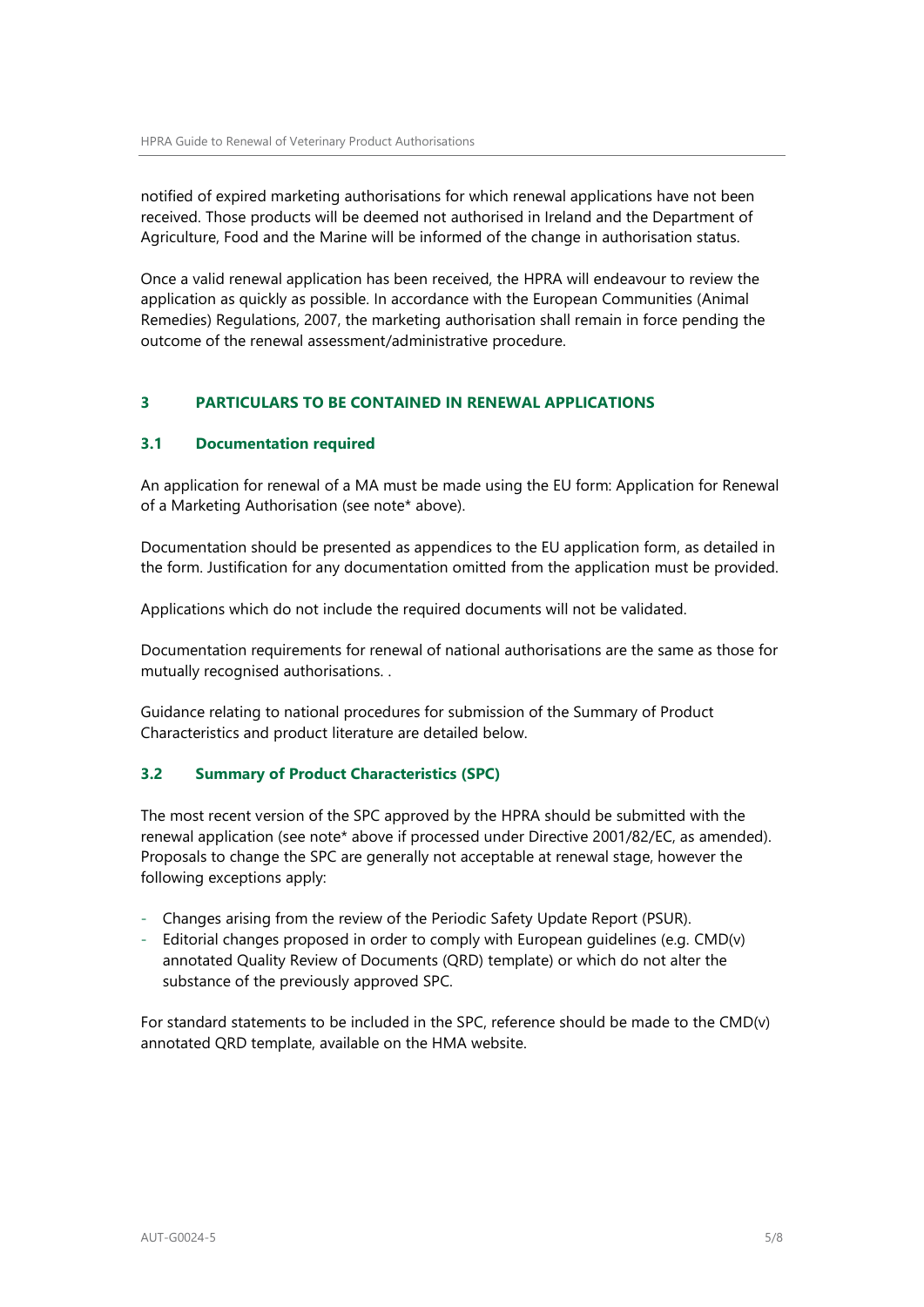It is strongly recommended that MAHs propose any amendments to the SPC in order to take account of PSUR data or to comply with relevant SPC guidelines at the time of submitting the renewal application, in order to expedite the assessment. Where changes are proposed, these should be highlighted by means of tracked-changes in the SPC provided with the renewal application.

### <span id="page-5-0"></span>**3.3 Labels and package leaflet**

The submission of actual labels and leaflets or colour mock-ups of the actual sales presentation, as approved by the HPRA, is not required however, the most recently approved versions of the labelling and/or leaflet texts should be provided with the renewal application (see note\* above regarding implementation of Regulation (EU) 2019/6).

If changes to the labelling text and/or package leaflet text are proposed in order to reflect proposed changes to the SPC or to comply with relevant guidelines, then these should be highlighted by means of tracked-changes in the corresponding labelling and/or leaflet texts submitted with the renewal application.

On completion of the renewal procedure, it is the MAH's responsibility to incorporate any approved changes into the previously approved mock-ups. Where the product is joint labelled with the UK, and the UK requires a review of mock-ups, the UK will perform an independent assessment of the mock-ups. The MAH will provide the HPRA with a copy of the agreed mock-ups post-UK assessment along with a declaration that no changes have been made, other than those arising from revisions to the QRD texts approved during the renewal assessment. The applicant should note that this does not affect the joint-labelling status of the mock-ups.

Please note that if the product is not marketed in Ireland, and colour mock-ups have not previously been approved by the HPRA, the renewal authorisations will be issued on condition that once the MAH decides to market the product, colour mock ups will be submitted to the HPRA for review and approval. These mock-ups should be submitted by way of variation, with the appropriate fee.

### <span id="page-5-1"></span>**4 GENERAL GUIDANCE**

#### <span id="page-5-2"></span>**4.1 Products within the Mutual Recognition procedure (MR) or the Decentralised procedure (DC)**

For products for which Ireland is the Reference Member State, a common renewal date will be set on completion of the MR/DC procedure.

For MR/DC renewal applications please consult the CMD(v) Guideline on the Processing of Renewals in the Mutual Recognition Procedure.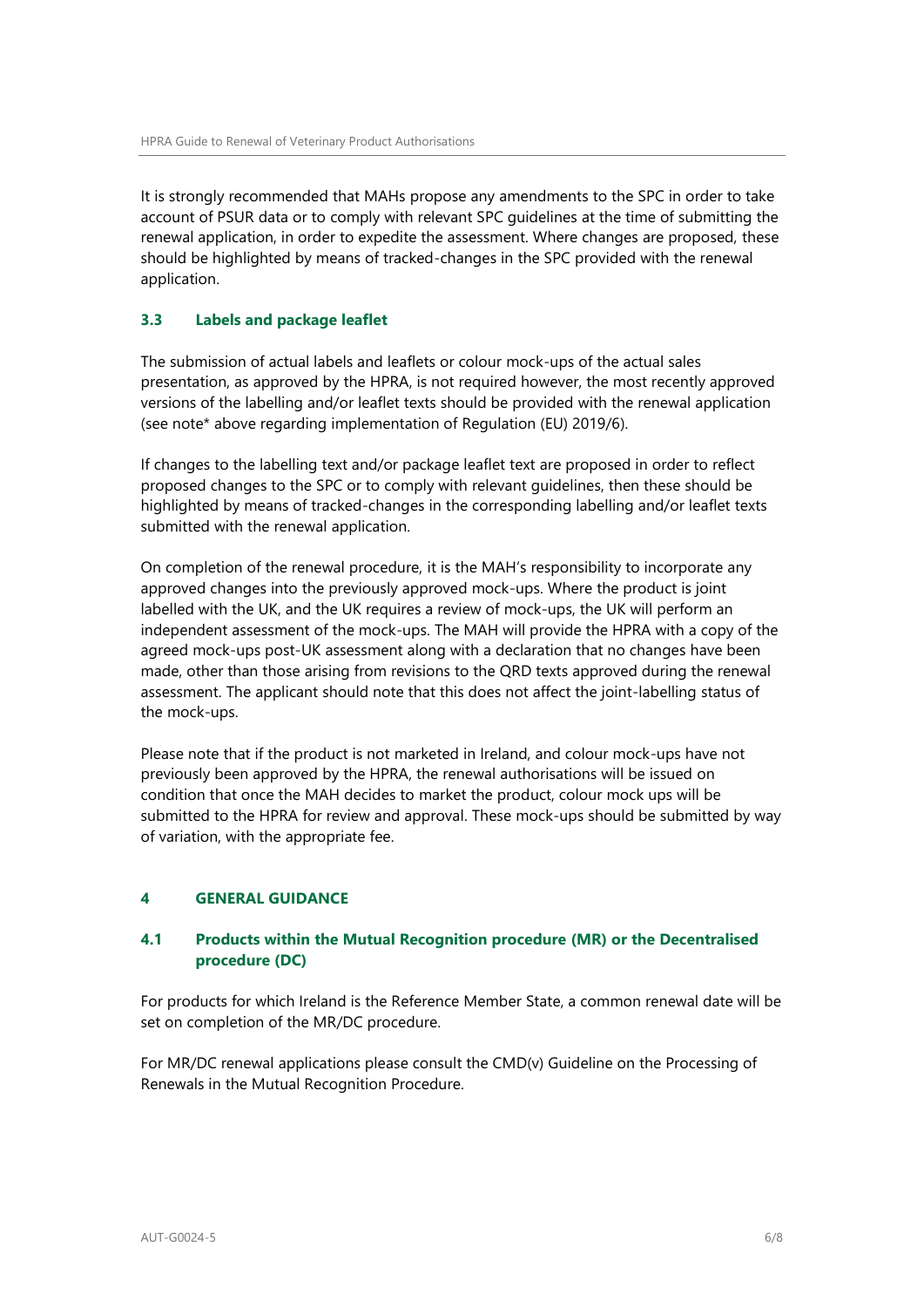### <span id="page-6-0"></span>**4.2 Harmonised renewal dates**

Requests to bring forward a renewal date in order to synchronise the renewal dates for a range of products or to harmonise renewal dates with the UK or other EU Member States are generally facilitated. Any such proposal should be agreed with the HPRA in advance of the proposed date.

#### <span id="page-6-1"></span>**4.3 Informed consent authorisations**

In order to renew an MA that is authorised via informed consent on another MA, the original MA must still hold a valid authorisation at the time of renewal. If the original authorisation is no longer in existence, the product authorisation cannot be renewed unless it is accompanied by a separate variation application to replace the letter of access with the original Part II data. Alternatively, the informed consent MAH must obtain a letter of access to another MA or must submit Part II data on his own behalf. Whichever of these two options are chosen, the change must be applied for as a new product application.

## <span id="page-6-2"></span>**5 ADMINISTRATIVE DETAILS**

Please see the HPRA 'Guide to Electronic Submissions – Veterinary Medicines' for details on sending the application to the HPRA.

Applications that do not include the necessary information will be classified at validation as unacceptable and the applicant notified (see note\* above regarding implementation of Regulation (EU) 2019/6).

Renewal applications that are unacceptable need to be resubmitted or additional data provided within the time span specified by the competent authority, if it is intended to retain the product on the market.

The HPRA encourages communication with the Veterinary Sciences Department. Should you have specific queries please address them to the Veterinary Sciences Department of the HPRA who will endeavour to be of assistance. Queries in respect of renewal requirements or communication relating to renewal applications (or administrative procedure post  $28<sup>th</sup>July$ 2022, see note\* above) submitted to the HPRA should be made by email.

Email: [vetinfo@hpra.ie](mailto:vetinfo@hpra.ie)